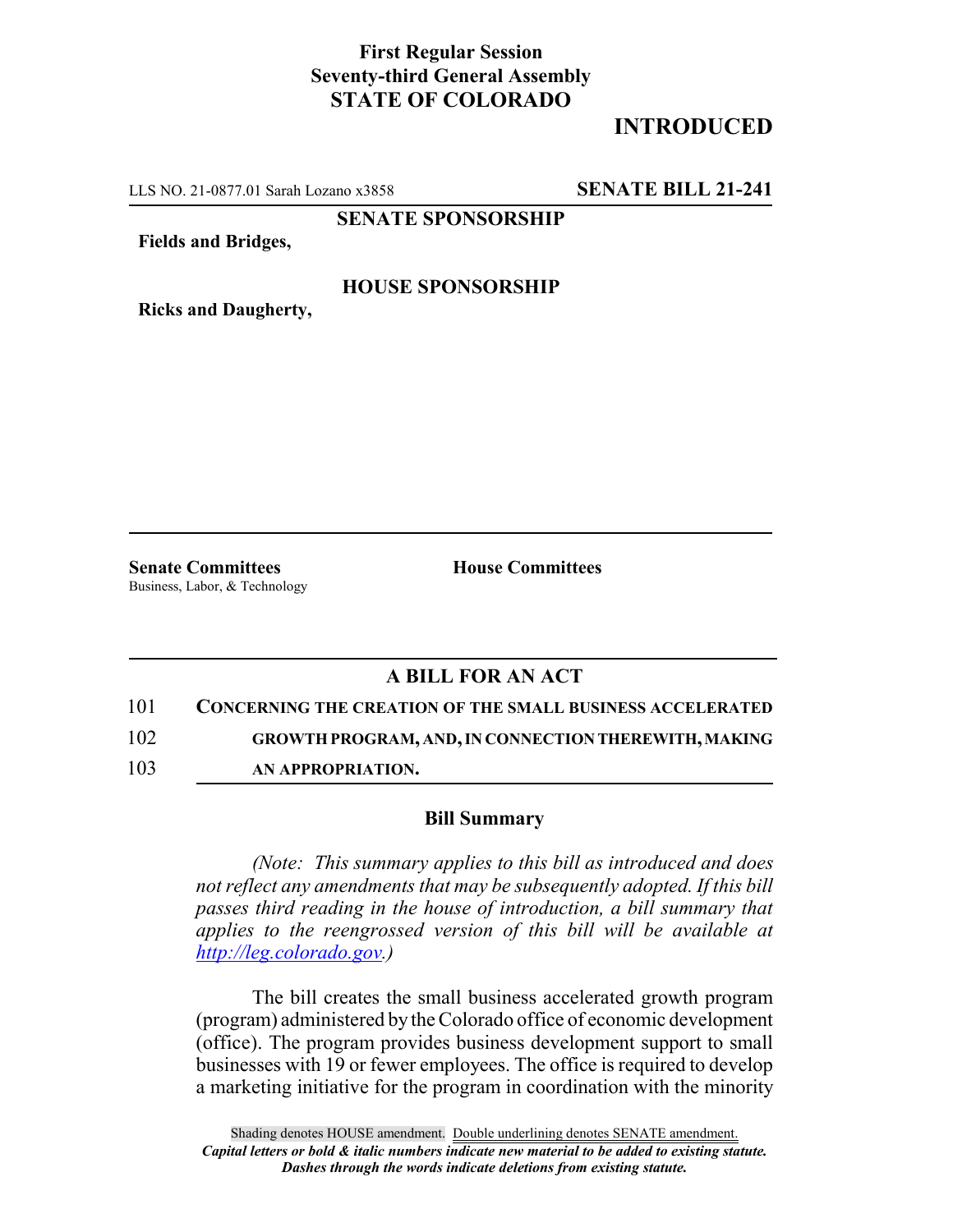business office, the small business development center, and local and regional economic development entities to promote the program. The businesses selected to participate in the program have one year to use the business development support offered by the program, and \$1,350,000 in grants from the Colorado startup loan fund are for participants demonstrating need and success under the program. The bill makes an appropriation.

| $\mathbf{1}$   | Be it enacted by the General Assembly of the State of Colorado:            |
|----------------|----------------------------------------------------------------------------|
| $\overline{2}$ | <b>SECTION 1. Legislative declaration.</b> (1) The general assembly        |
| $\overline{3}$ | hereby finds and declares that:                                            |
| $\overline{4}$ | (a) The COVID-19 pandemic has had devastating economic and                 |
| 5              | health consequences across the state;                                      |
| 6              | (b) Colorado businesses have been impacted heavily by the                  |
| $\tau$         | pandemic, many of them shutting their doors and thereby limiting their     |
| 8              | growth potential; and                                                      |
| 9              | (c) Developing and deploying tools and resources that foster the           |
| 10             | growth of existing companies that have moved from the start-up stage       |
| 11             | into the second-stage or are on the verge of rapid growth or profitability |
| 12             | will ensure that these businesses, post-pandemic, will be able to build    |
| 13             | back stronger.                                                             |
| 14             | <b>SECTION 2.</b> In Colorado Revised Statutes, add 24-48.5-129 as         |
| 15             | follows:                                                                   |
| 16             | 24-48.5-129. Small business accelerated growth program -                   |
| 17             | creation - funding - reports - definitions - repeal. (1) As USED IN THIS   |
| 18             | SECTION, UNLESS THE CONTEXT OTHERWISE REQUIRES:                            |
| 19             | (a) "BUSINESS DEVELOPMENT SUPPORT" MEANS THE PERFORMANCE                   |
| 20             | OF STRATEGIC SMALL BUSINESS HIGH-GROWTH PROGRAMS THAT ASSIST               |
| 21             | WITH MARKETING, OPERATIONS AND FINANCE, ACCESS TO CAPITAL,                 |
| 22             | EXPORTING, SEARCH ENGINE OPTIMIZATION, AND OTHER PROGRAMS TO BE            |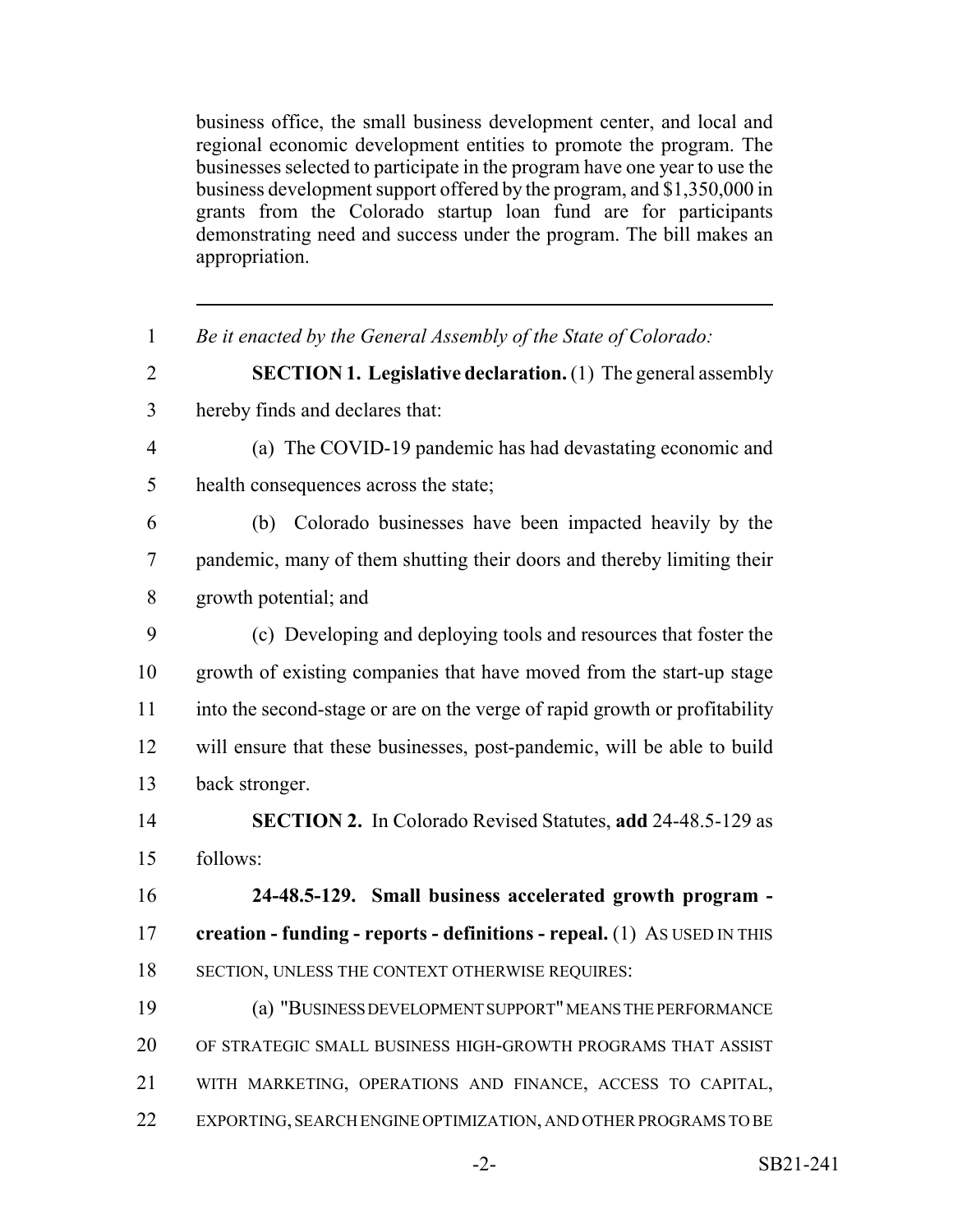IDENTIFIED BY THE OFFICE.

(b) "ELIGIBLE BUSINESS" MEANS A BUSINESS THAT:

 (I) HAS BEEN DOING BUSINESS IN THE STATE FOR MORE THAN A YEAR; AND

 (II) HAS NINETEEN OR FEWER EMPLOYEES, INCLUDING THE BUSINESS OWNER.

 (c) "ENTERPRISE ZONE" MEANS AN AREA DESIGNATED AS AN ENTERPRISE ZONE PURSUANT TO SECTION 39-30-103.

 (d) "HISTORICALLY UNDERUTILIZED BUSINESS ZONE" MEANS AN AREA DESIGNATED BY THE UNITED STATES SMALL BUSINESS ADMINISTRATION AS A HISTORICALLY UNDERUTILIZED BUSINESS ZONE UNDER THE UNITED STATES SMALL BUSINESS ADMINISTRATION'S HUBZONE PROGRAM.

 (e) "OFFICE" MEANS THE COLORADO OFFICE OF ECONOMIC DEVELOPMENT CREATED IN SECTION 24-48.5-101.

 (f) "PROGRAM" MEANS THE SMALL BUSINESS ACCELERATED GROWTH PROGRAM CREATED IN SUBSECTION (2) OF THIS SECTION.

 (g) "RURAL JUMP-START ZONE" MEANS AN AREA DESIGNATED AS A RURAL JUMP-START ZONE PURSUANT TO SECTION 39-30.5-104 (6).

 (h) "STATE OPPORTUNITY ZONE" MEANS A CENSUS TRACT DESIGNATED BY THE OFFICE AS AN OPPORTUNITY ZONE.

 (i) "TARGET AREA" INCLUDES A STATE OPPORTUNITY ZONE, AN ENTERPRISE ZONE, A HISTORICALLY UNDERUTILIZED BUSINESS ZONE, A RURAL JUMP-START ZONE, OR A TIER ONE TRANSITION COMMUNITY.

 (j) "TIER ONE TRANSITION COMMUNITY" MEANS A TIER ONE TRANSITION COMMUNITY AS SET FORTH IN THE FINAL JUST TRANSITION PLAN FOR COLORADO, ALSO KNOWN AS THE COLORADO JUST TRANSITION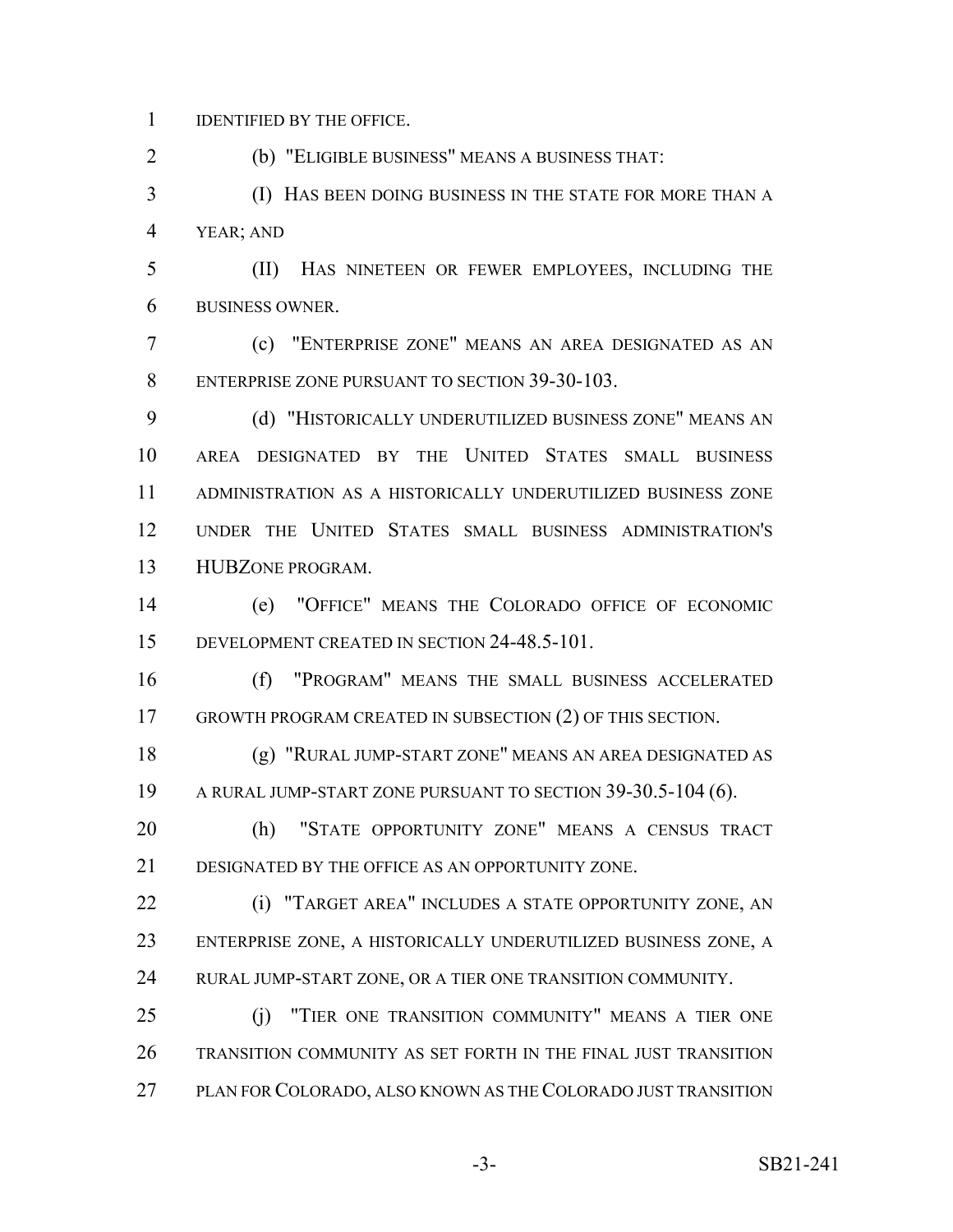ACTION PLAN, PREPARED BY THE JUST TRANSITION OFFICE AS REQUIRED IN SECTION 8-83-503 (4).

 (2) THERE IS CREATED WITHIN THE OFFICE THE SMALL BUSINESS ACCELERATED GROWTH PROGRAM. THE PURPOSE OF THE PROGRAM IS TO PROVIDE BUSINESS DEVELOPMENT SUPPORT THROUGH EXISTING INFRASTRUCTURE OR TRAINED AND CERTIFIED PRIVATE CONTRACTORS TO THE ELIGIBLE BUSINESSES SELECTED TO PARTICIPATE IN THE PROGRAM.

 (3) ON OR BEFORE SEPTEMBER 1, 2021, THE OFFICE SHALL DEVELOP AND ADMINISTER A MARKETING INITIATIVE FOR THE PROGRAM IN COORDINATION WITH THE MINORITY BUSINESS OFFICE CREATED IN SECTION 24-49.5-102, THE SMALL BUSINESS DEVELOPMENT CENTER 12 CREATED IN SECTION 24-48.5-102, LOCAL CHAMBERS OF COMMERCE, AND OTHER LOCAL AND REGIONAL ECONOMIC DEVELOPMENT ENTITIES TO PROMOTE THE PROGRAM TO ELIGIBLE BUSINESSES IN TARGET AREAS.

 (4) ON OR BEFORE OCTOBER 1, 2021, THE OFFICE SHALL PUBLISH, ON THE OFFICE'S WEBSITE, CRITERIA FOR AN ELIGIBLE BUSINESS TO PARTICIPATE IN THE PROGRAM AND A PROCESS FOR AN ELIGIBLE BUSINESS 18 TO APPLY TO PARTICIPATE IN THE PROGRAM.

 (5) ON OR BEFORE DECEMBER 31,2022, THE OFFICE SHALL SELECT CERTAIN ELIGIBLE BUSINESSES TO PARTICIPATE IN THE PROGRAM. THE OFFICE SHALL GIVE PRIORITY FOR PARTICIPATION IN THE PROGRAM TO ELIGIBLE BUSINESSES THAT ARE LOCATED IN A TARGET AREA. A PARTICIPATING ELIGIBLE BUSINESS HAS ONE YEAR FROM THE DATE THE OFFICE SELECTS THE BUSINESS TO USE THE PROGRAM'S BUSINESS 25 DEVELOPMENT SUPPORT. ON OR BEFORE DECEMBER 31, 2023, THE OFFICE SHALL GIVE A TOTAL OF ONE MILLION THREE HUNDRED FIFTY THOUSAND DOLLARS IN GRANTS FROM THE COLORADO STARTUP LOAN FUND CREATED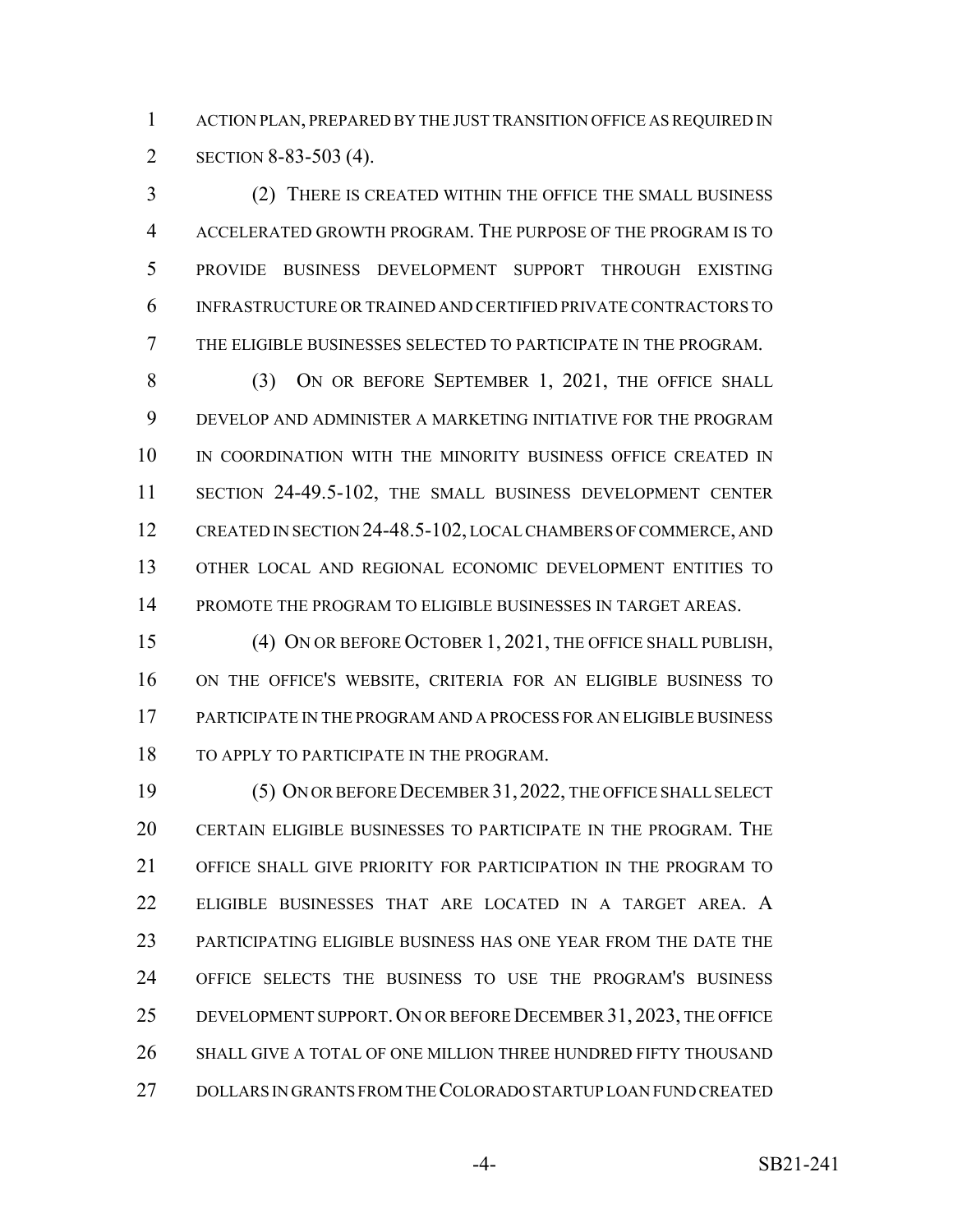1 IN HOUSE BILL 21- , ENACTED IN 2021, TO PARTICIPATING ELIGIBLE BUSINESSES DEMONSTRATING NEED AND SUCCESS UNDER THE PROGRAM. MONEY IN THE FUND IS CONTINUOUSLY APPROPRIATED TO THE OFFICE UNTIL DECEMBER 31, 2023, FOR THE PURPOSE OF MAKING THE GRANTS.

 (6) THE GENERAL ASSEMBLY MAY APPROPRIATE MONEY FROM THE GENERAL FUND OR FROM ANY OTHER AVAILABLE SOURCE TO THE OFFICE FOR THE PURPOSES OF THIS SECTION AND FOR ADMINISTRATIVE COSTS ASSOCIATED WITH THE PROGRAM. ANY UNEXPENDED AND UNENCUMBERED MONEY FROM AN APPROPRIATION MADE FOR THE PURPOSES OF THIS SECTION FOR THE 2020-21 STATE FISCAL YEAR REMAINS AVAILABLE FOR EXPENDITURE BY THE OFFICE UNTIL DECEMBER 31, 2023 12 WITHOUT FURTHER APPROPRIATION. ON JANUARY 1, 2024, THE STATE TREASURER SHALL TRANSFER ANY UNEXPENDED AND UNENCUMBERED MONEY REMAINING FROM THE ORIGINAL APPROPRIATION TO THE GENERAL FUND. THE OFFICE MAY SEEK, ACCEPT, AND EXPEND GIFTS, GRANTS, OR DONATIONS FROM PRIVATE OR PUBLIC SOURCES FOR THE PURPOSES OF THIS SECTION.

 (7) BY JULY 1, 2022, AND BY JULY 1 EVERY YEAR UNTIL JULY 1, 19 2024, THE OFFICE SHALL SUBMIT A REPORT TO THE GOVERNOR, THE BUSINESS, LABOR, AND TECHNOLOGY COMMITTEE OF THE SENATE OR ITS SUCCESSOR COMMITTEE, AND THE BUSINESS AFFAIRS AND LABOR COMMITTEE OF THE HOUSE OF REPRESENTATIVES OR ITS SUCCESSOR COMMITTEE DETAILING HOW THE OFFICE IS EXPENDING THE MONEY APPROPRIATED FOR PURPOSES OF THIS SECTION, PROVIDING INFORMATION ABOUT THE ELIGIBLE BUSINESSES THAT ARE SELECTED TO PARTICIPATE IN THE PROGRAM, AND THE OFFICE'S SUCCESS IN PROMOTING THE PROGRAM 27 IN TARGET AREAS.